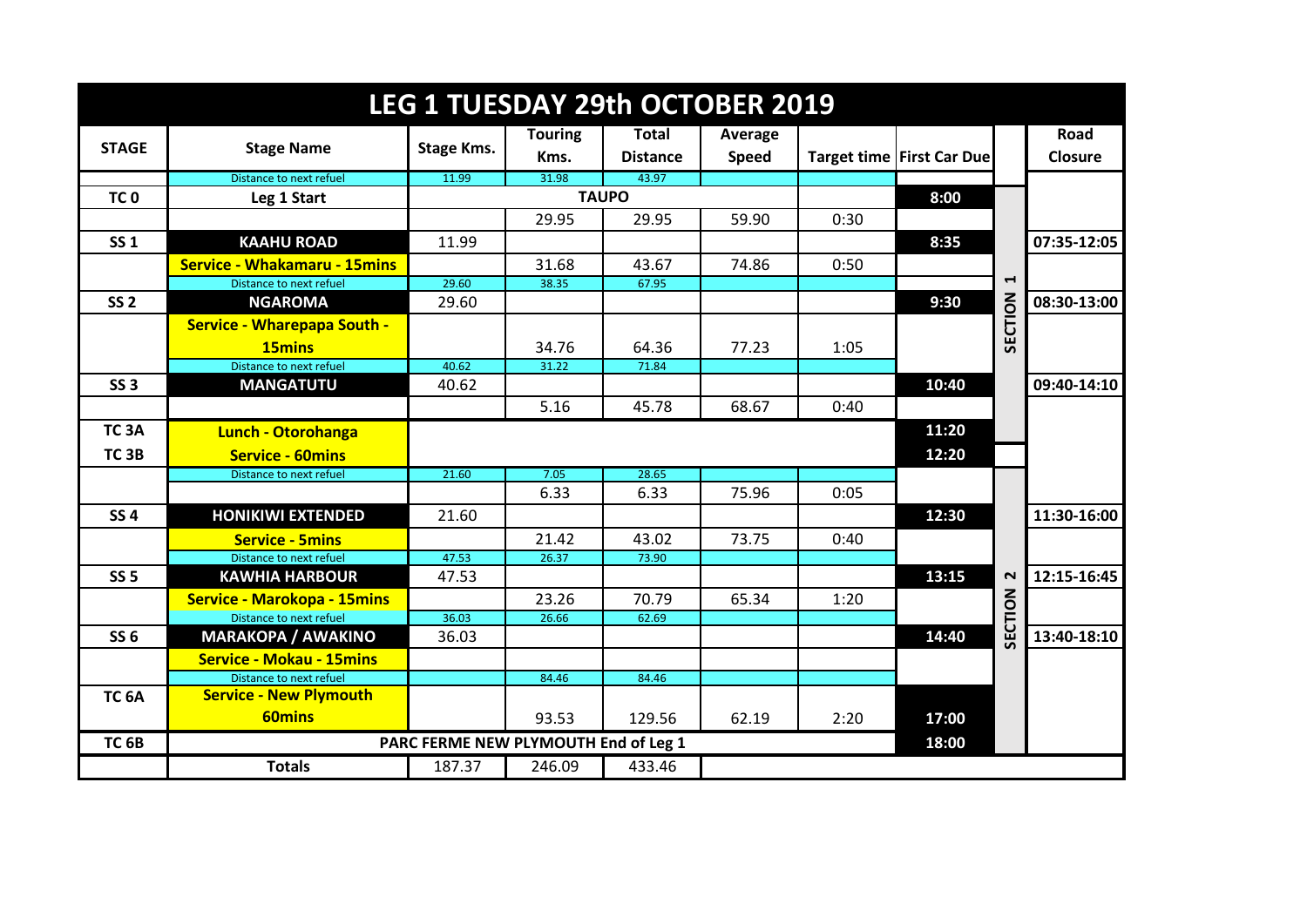| <b>LEG 2 WEDNESDAY 30th OCTOBER 2019</b> |                                                                   |                                      |                        |                                 |                         |      |                           |                         |                         |  |
|------------------------------------------|-------------------------------------------------------------------|--------------------------------------|------------------------|---------------------------------|-------------------------|------|---------------------------|-------------------------|-------------------------|--|
| <b>STAGE</b>                             | <b>Stage Name</b>                                                 | Stage Kms.                           | <b>Touring</b><br>Kms. | <b>Total</b><br><b>Distance</b> | Average<br><b>Speed</b> |      | Target time First Car Due |                         | Road<br><b>Closures</b> |  |
|                                          | Distance to next refuel                                           | 26.02                                | 36.59                  | 62.61                           |                         |      |                           |                         |                         |  |
| <b>TC 6C</b>                             | Leg 2 Start                                                       |                                      |                        | <b>NEW PLYMOUTH</b>             |                         |      | 8:20                      |                         |                         |  |
|                                          |                                                                   |                                      | 27.72                  | 27.72                           | 47.52                   | 0:35 |                           |                         |                         |  |
| <b>SS7</b>                               | <b>INGLEWOOD JUMPS</b>                                            | 26.02                                |                        |                                 |                         |      | 9:00                      |                         | 08:00-12:30             |  |
|                                          | <b>Service - Kaimata School 45mins</b><br>Distance to next refuel | 22.08                                | 9.84<br>31.40          | 35.86<br>53.48                  | 71.72                   | 1:15 |                           | m                       |                         |  |
| <b>SS 8</b>                              | <b>RATAPIKO</b>                                                   | 22.08                                |                        |                                 |                         |      | 10:20                     |                         | 09:20-13:50             |  |
|                                          | <b>Service - Stratford - 5mins</b>                                |                                      | 30.43                  | 52.51                           | 63.01                   | 0:55 |                           | SECTION                 |                         |  |
|                                          | Distance to next refuel                                           | 38.84                                | 22.92                  | 61.76                           |                         |      |                           |                         |                         |  |
| <b>SS 9</b>                              | <b>WHANGAMOMONA 1</b>                                             | 38.84                                |                        |                                 |                         |      | 11:20                     |                         | 10:20-19:30             |  |
|                                          |                                                                   |                                      | 0.81                   | 39.65                           | 67.97                   | 0:35 |                           |                         |                         |  |
| TC <sub>9A</sub>                         | <b>Lunch - Whangamomona</b>                                       |                                      |                        |                                 |                         |      | 11:55                     |                         |                         |  |
| TC <sub>9B</sub>                         | <b>Service - 179mins</b>                                          |                                      |                        |                                 |                         |      | 14:54                     |                         |                         |  |
|                                          | Distance to next refuel                                           | 39.03                                | 22.69<br>0.10          | 61.72<br>0.10                   | 6.00                    | 0:01 |                           |                         |                         |  |
|                                          |                                                                   |                                      |                        |                                 |                         |      |                           |                         |                         |  |
| <b>SS10</b>                              | <b>WHANGAMOMONA 2</b>                                             | 39.03                                |                        |                                 |                         |      | 15:00                     | $\overline{\mathbf{r}}$ | 10:20-19:30             |  |
|                                          |                                                                   |                                      | 22.59                  | 61.62                           | 82.16                   | 0:45 |                           |                         |                         |  |
| <b>TC10A</b><br><b>TC10B</b>             | <b>Service - Stratford 85mins</b>                                 |                                      |                        |                                 |                         |      | 15:45<br>17:10            | SECTION                 |                         |  |
|                                          | Distance to next refuel                                           |                                      | 40.51                  | 40.51                           |                         |      |                           |                         |                         |  |
|                                          |                                                                   |                                      | 40.51                  | 40.51                           | 60.77                   | 0:40 |                           |                         |                         |  |
| <b>TC 10C</b>                            |                                                                   | Parc Ferme NEW PLYMOUTH End of Leg 2 | 17:50                  |                                 |                         |      |                           |                         |                         |  |
|                                          | <b>Totals</b>                                                     | 125.97                               | 132.00                 | 257.97                          |                         |      |                           |                         |                         |  |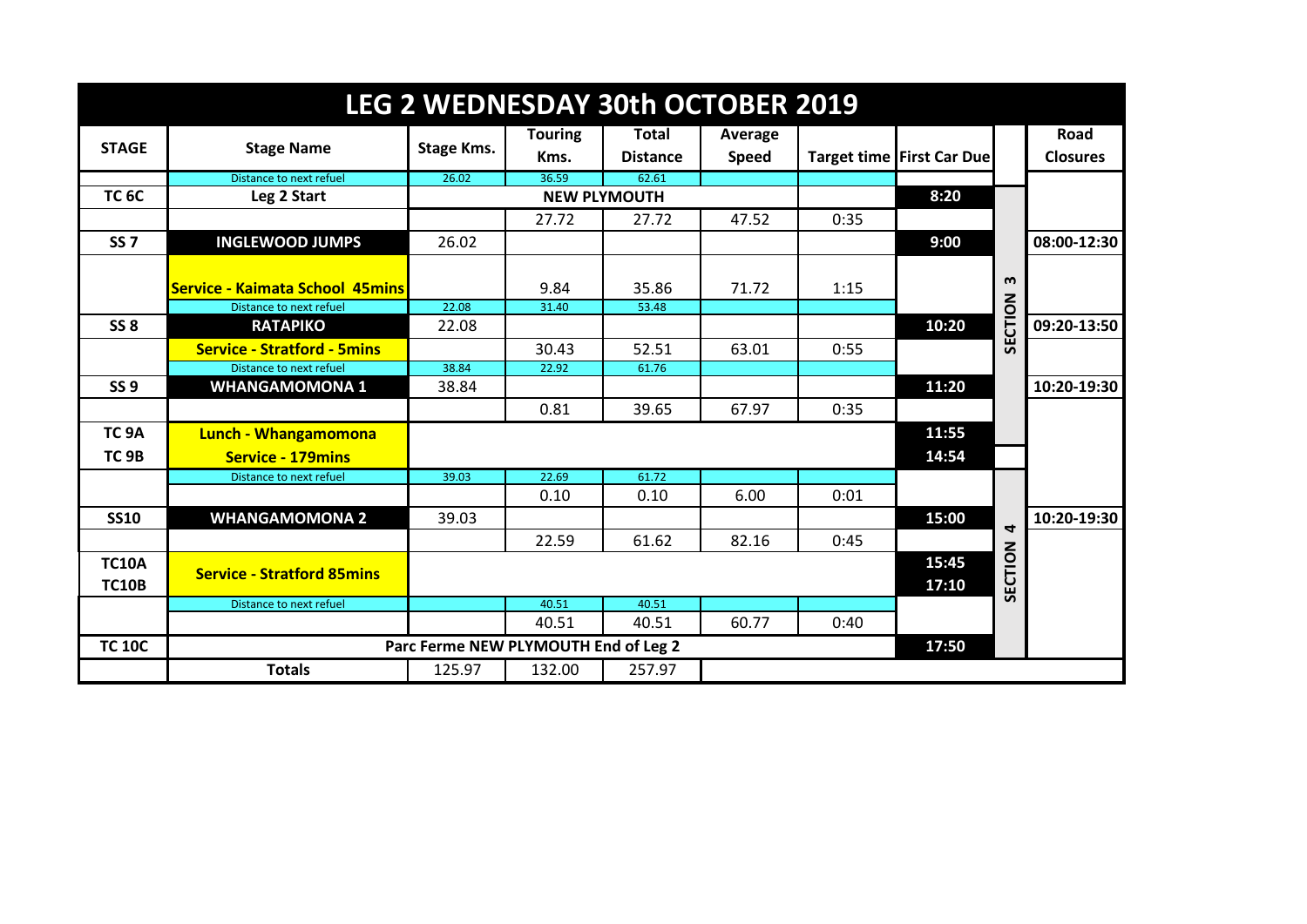| <b>LEG 3 THURSDAY 31st OCTOBER 2019</b> |                                                             |                                   |                |                     |              |      |                           |           |                 |
|-----------------------------------------|-------------------------------------------------------------|-----------------------------------|----------------|---------------------|--------------|------|---------------------------|-----------|-----------------|
|                                         |                                                             |                                   | <b>Touring</b> | <b>Total</b>        | Average      |      |                           |           | Road            |
| <b>STAGE</b>                            | <b>Stage Name</b>                                           | Stage Kms.                        | Kms.           | <b>Distance</b>     | <b>Speed</b> |      | Target time First Car Due |           | <b>Closures</b> |
|                                         | Distance to next refuel                                     | 20.78                             | 35.15          | 55.93               |              |      |                           |           |                 |
| <b>TC 10D</b>                           | Leg 3 Start                                                 |                                   |                | <b>NEW PLYMOUTH</b> |              |      | 8:20                      |           |                 |
|                                         |                                                             |                                   | 24.12          | 24.12               | 41.35        | 0:35 |                           |           |                 |
| <b>SS 11</b>                            | <b>MT EGMONT</b>                                            | 20.78                             |                |                     |              |      | 9:00                      |           | 08:00-12:30     |
|                                         | <b>Service - Weston Golf Course 5</b>                       |                                   |                |                     |              |      |                           |           |                 |
|                                         | mins                                                        |                                   | 13.87          | 34.65               | 69.30        | 0:35 |                           |           |                 |
|                                         | Distance to next refuel                                     | 23.56                             | 24.87          | 48.43               |              |      |                           | ம         |                 |
| <b>SS 12</b>                            | <b>HURWORTH</b>                                             | 9.66                              |                |                     |              |      | 9:40                      |           | 08:45-13:15     |
|                                         |                                                             |                                   | 18.01          | 27.67               | 66.41        | 0:25 |                           | SECTION   |                 |
| <b>SS 13</b>                            | <b>DOVER / OXFORD ROADS</b>                                 | 13.90                             |                |                     |              |      | 10:10                     |           | 09:10-13:40     |
|                                         | <b>Service - Okato - 20mins</b>                             |                                   | 14.31          | 28.21               | 67.70        | 0:45 |                           |           |                 |
|                                         | Distance to next refuel                                     | 10.12                             | 69.35          | 79.47               |              |      |                           |           |                 |
| <b>SS 14</b>                            | <b>WAREA</b>                                                | 10.12                             |                |                     |              |      | 11:00                     |           | 10:00-14:30     |
|                                         |                                                             |                                   | 59.06          | 69.18               | 75.47        | 0:55 |                           |           |                 |
| <b>TC 14A</b>                           | <b>Lunch - Stratford</b>                                    |                                   |                |                     |              |      | 11:55                     |           |                 |
| <b>TC 14B</b>                           | <b>Service - 60mins</b>                                     |                                   |                |                     |              |      | 12:55                     |           |                 |
|                                         | Distance to next refuel                                     | 39.01                             | 46.84          | 85.85               |              |      |                           |           |                 |
|                                         |                                                             |                                   | 12.51          | 12.51               | 50.04        | 0:15 |                           |           |                 |
| <b>SS 15</b>                            | <b>DOUGLAS</b>                                              | 15.35                             |                |                     |              |      | 13:15                     |           | 12:15-16:45     |
|                                         |                                                             |                                   | 22.14          | 37.49               | 64.27        | 0:35 |                           |           |                 |
| <b>SS 16</b>                            | <b>INSANE ELTHAM</b>                                        | 23.66                             |                |                     |              |      | 13:55                     |           | 12:55-17:25     |
|                                         |                                                             |                                   |                |                     |              |      |                           | $\bullet$ |                 |
|                                         | <b>Service - Hawera - 20mins</b><br>Distance to next refuel | 40.90                             | 56.61<br>86.01 | 80.27<br>126.91     | 60.20        | 1:40 |                           |           |                 |
| <b>SS 17</b>                            | <b>KOHI LOOP</b>                                            | 23.09                             |                |                     |              |      | 15:40                     | ECTION    | 14:40-19:10     |
|                                         |                                                             |                                   | 34.69          | 57.78               | 63.03        | 0:55 |                           | ៰         |                 |
|                                         |                                                             |                                   |                |                     |              |      |                           |           |                 |
| <b>SS 18</b>                            | <b>BUSHY PARK</b>                                           | 17.81                             |                |                     |              |      | 16:40                     |           | 15:40-20:10     |
| <b>TC18A</b>                            | <b>Service - Whanganui</b>                                  |                                   |                |                     |              |      |                           |           |                 |
|                                         | 60 mins                                                     |                                   | 6.90           | 24.71               | 74.13        | 0:20 | 17:00                     |           |                 |
| <b>TC 18B</b>                           |                                                             | Parc Ferme WHANGANUI End of Leg 3 |                |                     |              |      | 18:00                     |           |                 |
|                                         | <b>Totals</b>                                               | 134.37                            | 262.22         | 396.59              |              |      |                           |           |                 |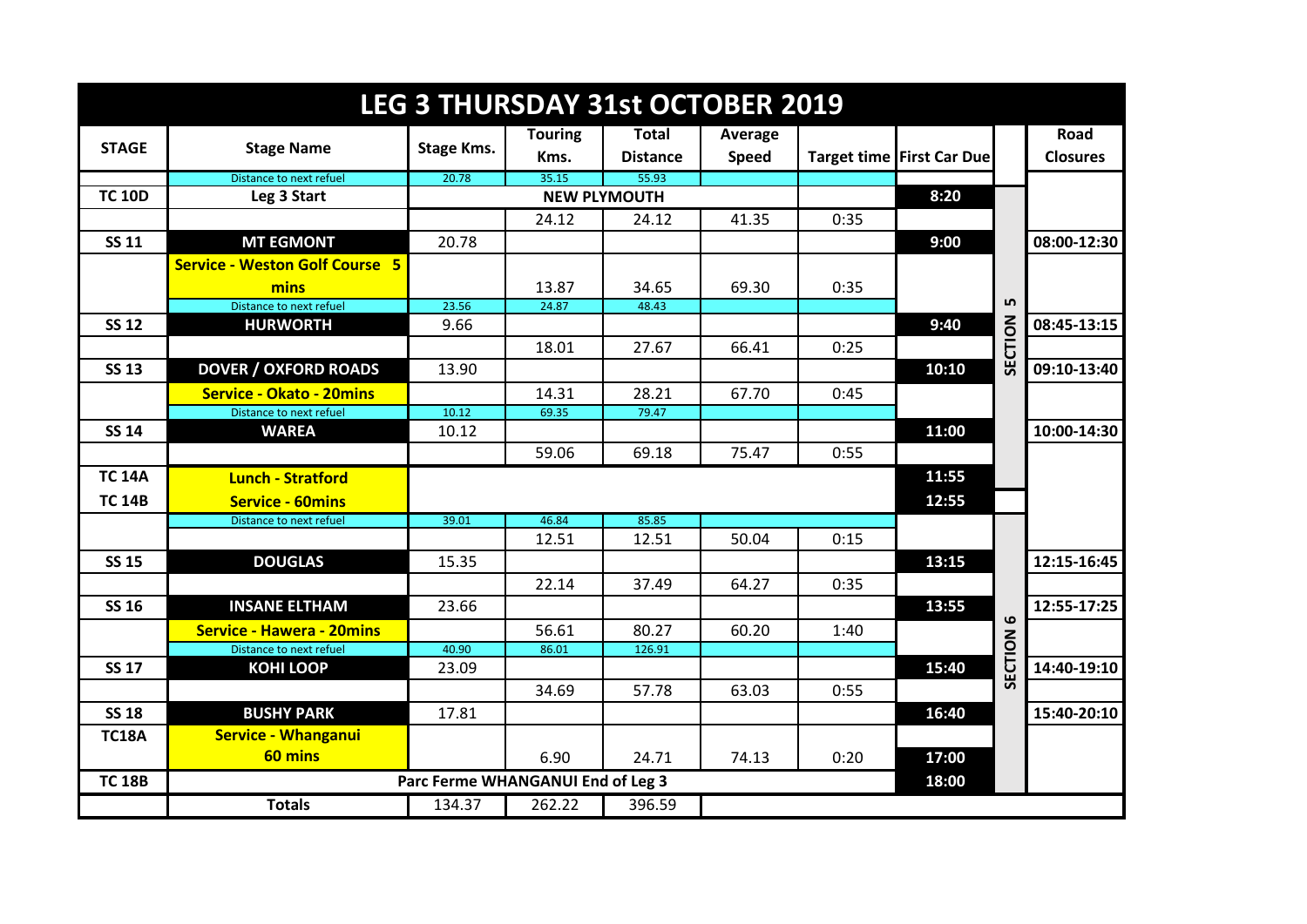| <b>LEG 4 FRIDAY 1st NOVEMBER 2019</b> |                                       |                                          |                |                  |              |      |                           |                  |                 |  |
|---------------------------------------|---------------------------------------|------------------------------------------|----------------|------------------|--------------|------|---------------------------|------------------|-----------------|--|
|                                       | <b>Stage Name</b>                     |                                          | <b>Touring</b> | <b>Total</b>     | Average      |      |                           |                  | Road            |  |
| <b>STAGE</b>                          |                                       | Stage Kms.                               | Kms.           | <b>Distance</b>  | <b>Speed</b> |      | Target time First Car Due |                  | <b>Closures</b> |  |
|                                       | Distance to next refuel               | 26.81                                    | 78.52          | 105.33           |              |      |                           |                  |                 |  |
| <b>TC 18C</b>                         | Leg 4 Start                           |                                          |                | <b>WHANGANUI</b> |              |      | 8:00                      |                  |                 |  |
|                                       |                                       |                                          | 55.55          | 55.55            | 60.60        | 0:55 |                           |                  |                 |  |
| <b>SS 19</b>                          | <b>FIELDS TRACK</b>                   | 26.81                                    |                |                  |              |      | 9:00                      |                  | 08:00-12:30     |  |
|                                       | <b>Service - Waiouru - 15 mins</b>    |                                          | 31.32          | 58.13            | 63.41        | 1:10 |                           | $\overline{ }$   |                 |  |
|                                       | Distance to next refuel               | 31.95                                    | 19.87          | 51.82            |              |      |                           | SECTION          |                 |  |
| <b>SS 20</b>                          | <b>WAIOURU</b>                        | 11.74                                    |                |                  |              |      | 10:15                     |                  | 09:15-13:45     |  |
|                                       |                                       |                                          | 5.04           | 16.78            | 67.12        | 0:15 |                           |                  |                 |  |
| <b>SS 21</b>                          | <b>MATAROA</b>                        | 20.21                                    |                |                  |              |      | 10:35                     |                  | 09:35-14:05     |  |
|                                       |                                       |                                          | 6.48           | 26.69            | 64.06        | 0:25 |                           |                  |                 |  |
| <b>TC 21A</b>                         | <b>Lunch - Taihape</b>                |                                          |                |                  |              |      | 11:00                     |                  |                 |  |
| <b>TC 21B</b>                         | <b>Service - 60mins</b>               |                                          |                |                  |              |      | 12:00                     |                  |                 |  |
|                                       | Distance to next refuel               | 28.78                                    | 93.02          | 121.80           |              |      |                           |                  |                 |  |
|                                       |                                       |                                          | 48.80          | 48.80            | 58.56        | 0:50 |                           |                  |                 |  |
| <b>SS 22</b>                          | <b>MANGAHOE</b>                       | 28.78                                    |                |                  |              |      | 12:55                     |                  | 11:55-16:25     |  |
|                                       | <b>Service - Marton - 15mins</b>      |                                          | 56.26          | 85.04            | 63.78        | 1:35 |                           |                  |                 |  |
|                                       | Distance to next refuel               | 27.73                                    | 20.49          | 48.22            |              |      |                           |                  |                 |  |
| <b>SS 23</b>                          | <b>COP CORNER</b>                     | 27.73                                    |                |                  |              |      | 14:35                     |                  | 13:35-18:05     |  |
|                                       | <b>Service - Hunterville - 20mins</b> |                                          | 30.17          | 57.90            | 69.48        | 1:10 |                           | <b>SECTION 8</b> |                 |  |
|                                       | Distance to next refuel               | 36.07                                    | 71.18          | 107.25           |              |      |                           |                  |                 |  |
| <b>SS 24</b>                          | <b>PEMBERTON KIMBOLTON</b>            | 36.07                                    |                |                  |              |      | 15:50                     |                  | 14:50-19:20     |  |
| <b>TC24A</b>                          | <b>Service - Palmerston North</b>     |                                          |                |                  |              |      |                           |                  |                 |  |
|                                       | 60 mins                               |                                          | 49.46          | 85.53            | 60.37        | 1:25 | 17:15                     |                  |                 |  |
| <b>TC 24B</b>                         |                                       | Parc Ferme PALMERSTON NORTH End of Leg 4 |                |                  |              |      | 18:15                     |                  |                 |  |
|                                       | <b>Totals</b>                         | 151.34                                   | 283.08         | 434.42           |              |      |                           |                  |                 |  |